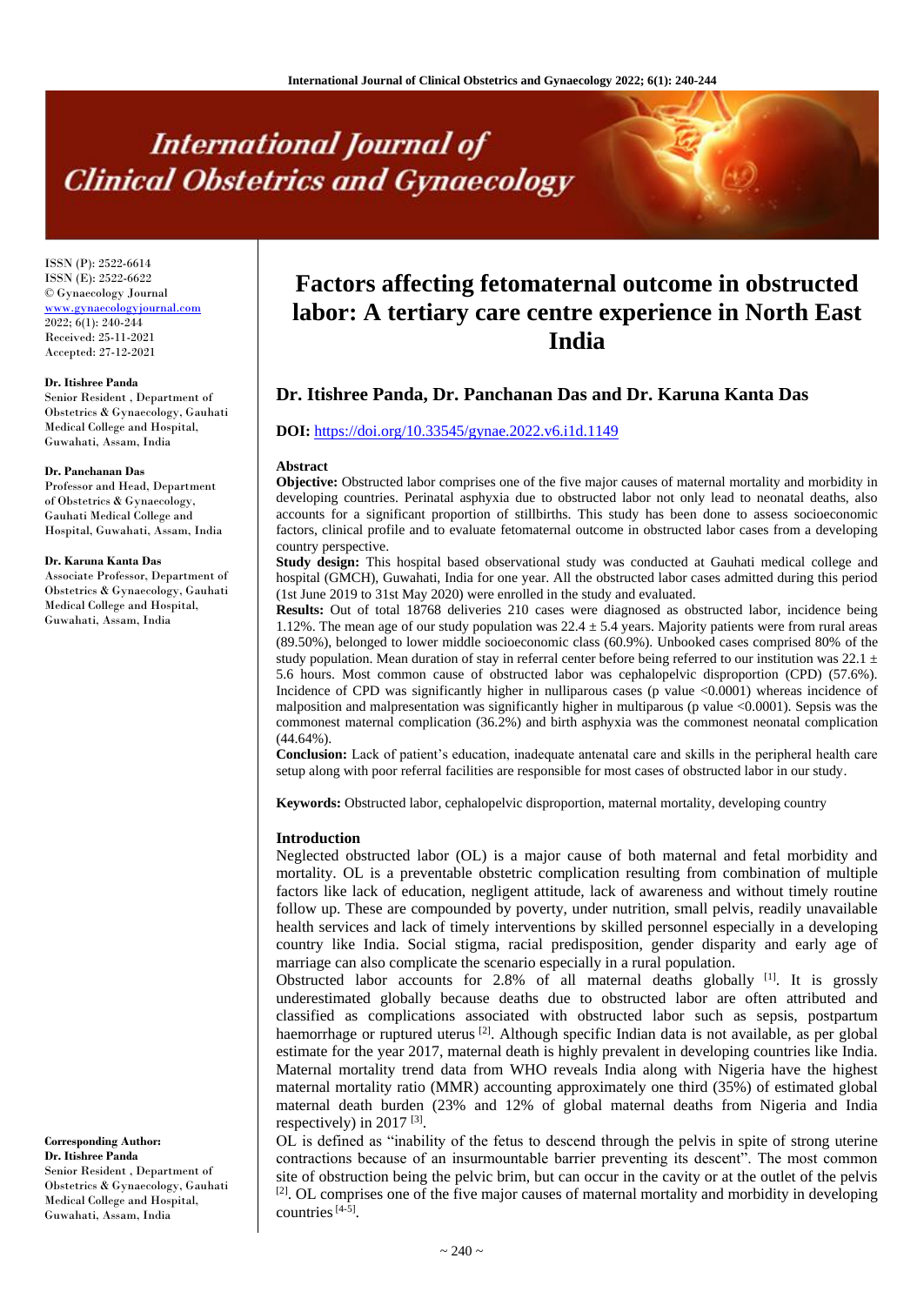There are limited studies in our setup to evaluate the maternal and fetal outcome in obstructed labor. We undertook this study to assess socioeconomic and clinical profile of patients presenting with obstructed labor and to assess fetomaternal outcome in these cases from a developing country perspective. We analysed different parameters of obstructed labor, like its incidence, etiology, management, and complications. Our study can help in formulating a positive strategy to prevent obstructed labor and its consequences in India.

## **Materials and Methods**

This prospective observational study was conducted at Gauhati medical college and hospital (GMCH), Guwahati, Assam, India over one year (from 1st June 2019 to 31st May 2020). All the obstructed labor cases (as per inclusion criteria) admitted during this period were evaluated with detailed history, sociodemographic details, and clinical profile. Parity, previous obstetric history, antenatal care, duration of labor, details of referral history was recorded. Any intrapartum or postpartum complications were noted. Death occurring as a consequence of obstructed labor was noted. Diagnosis of living or asphyxiated fetus was done by taking Apgar score at 1 minute and 5 minutes following birth. Any neonatal death was noted. Data analysis and statistical analysis was done using Epi Info software (Version 3.5.1) by applying Chi square test. *P* value  $\leq 0.05$  was considered as significant.

Inclusion criteria:

Patients were diagnosed as having obstructed labor using guidelines of American College of Obstetricians and Gynaecologists (ACOG) for prolonged labor and arrest of labor [9]. In addition to this patients with one or more of the following features formed the basis of diagnosis of obstructed labor in our study<sup>[2]</sup>.

#### **A) Signs of obstructed labor based on General Condition**

- Exhausted and anxious patients in labor with or without rise in pulse rate ( $\geq$ 100 per minute), rise in respiratory rate ( $\geq$ 30 per minute), low blood pressure and/or with diminished urinary output, dehydration (sunken eyes, thirsty, dry mouth, dry skin identified by skin pinch going back slowly) and ketoacidosis.
- Rise in body temperature.

# **B) Signs of obstructed labor that may be revealed by abdominal examination**

- Distended lower uterine segment.
- Bandl's ring (ridge at the junction of upper and lower uterine segment).
- Tonic contraction of uterus with or without tenderness on abdominal palpation (although if a woman has been in labor for a long time, contractions may have stopped because of uterine exhaustion especially in primigravida).
- Both poles of the fetal head may be felt above the pelvic brim in case of cephalic presentation and in malpresentation, presenting part may be high up.
- In late obstructed labor cases along with grossly retracted upper uterine segment, round ligaments may also be palpated abdominally.

# **C) Signs of obstruction that may be found on vaginal examination are**

- Oedematous vulva, especially if the woman has been bearing down for a long time.
- Hot and dry vagina.
- Oedematous cervix with incomplete dilatation of the cervix (may be fully dilated in case of outlet obstruction).
- Large caput succedaneum, excessively moulded head may be felt in case of cephalic presentation or other causes of obstruction, e.g. shoulder, brow or face presentation, prolapsed arm may be felt.
- Foul-smelling meconium draining.
- Amniotic fluid may be already drained out.
- Catheterization may produce blood stained concentrated urine.

# **Exclusion criteria**

Patients with features of obstructed labor associated with other obstetric complications (preeclampsia, gestational diabetes mellitus) and medical illnesses and patients with previous caesarean section were excluded from the study.

## **Results**

During the study period, there were total 18768 deliveries in our institute out of which 210 cases were diagnosed as obstructed labor with an incidence of 1.12%.

The baseline sociodemographic characteristics are presented in Table 1. The mean age of our study population was  $22.4 \ (\pm 5.4)$ SD) years. Majority of mothers (121cases, 57.62%) were less than 20 years of age. Most of the patients belonged to lower middle socioeconomic class (60.9%), followed by upper lower (24.8%), lower (12.4%) and upper middle (1.9%) socioeconomic class. As per modified Kuppuswamy socioeconomic status scale 2019, none of the cases were from upper class. Rural population contributed 188 (89.50%) of the cases and 22 (10.50%) cases were from urban areas. All patients were married and referred cases.

Obstetrical characteristics of the women in the study population is depicted in Table 2. Out of 210 cases, 42 (80%) cases had less than three visits for antenatal check-up at a heath care centre (Unbooked case), while 168 (20%) cases had a minimum of three visits for antenatal check-up after she was registered and confirmed to be pregnant (Booked case). Unbooked cases had more stillbirths (95.24%) with p value of 0.005. Primipara cases comprised 115 (54.8%), parity 1-3 comprised 75 (35.7%) cases, while grand multipara (parity ≥4) contributed 20 (9.5%) of the study population. The mean duration of labor among mothers was  $22.8 \pm 5.6$  hours. While 136 (64.76%) patients stayed in referral health center for equal to or more than 18 hours before being referred to GMCH, the mean duration of stay was 22.1  $\pm$ 5.6 hours.

The different causes of obstructed labor is shown in Table 3. Most common cause of obstructed labor in our study was cephalopelvic disproportion (121 cases, 57.62%), followed by malposition (58 cases, 27.62%), malpresentation (23 cases, 10.95%), fetal congenital malformations (6 cases, 2.86%) and large cervical fibroid (2 cases, 0.95%). Malposition commonly noted in this study was occipito-posterior (37 cases, 17.6%) followed by deep transverse arrest (21 cases, 10%) whereas most common malpresentation was face presentation (10 cases, 4.76%) followed by brow (5 cases, 2.4%), breech presentation (4 cases, 1.9%) and shoulder presentation (4 cases, 1.9%). Fetal congenital malformations causing obstructed labor were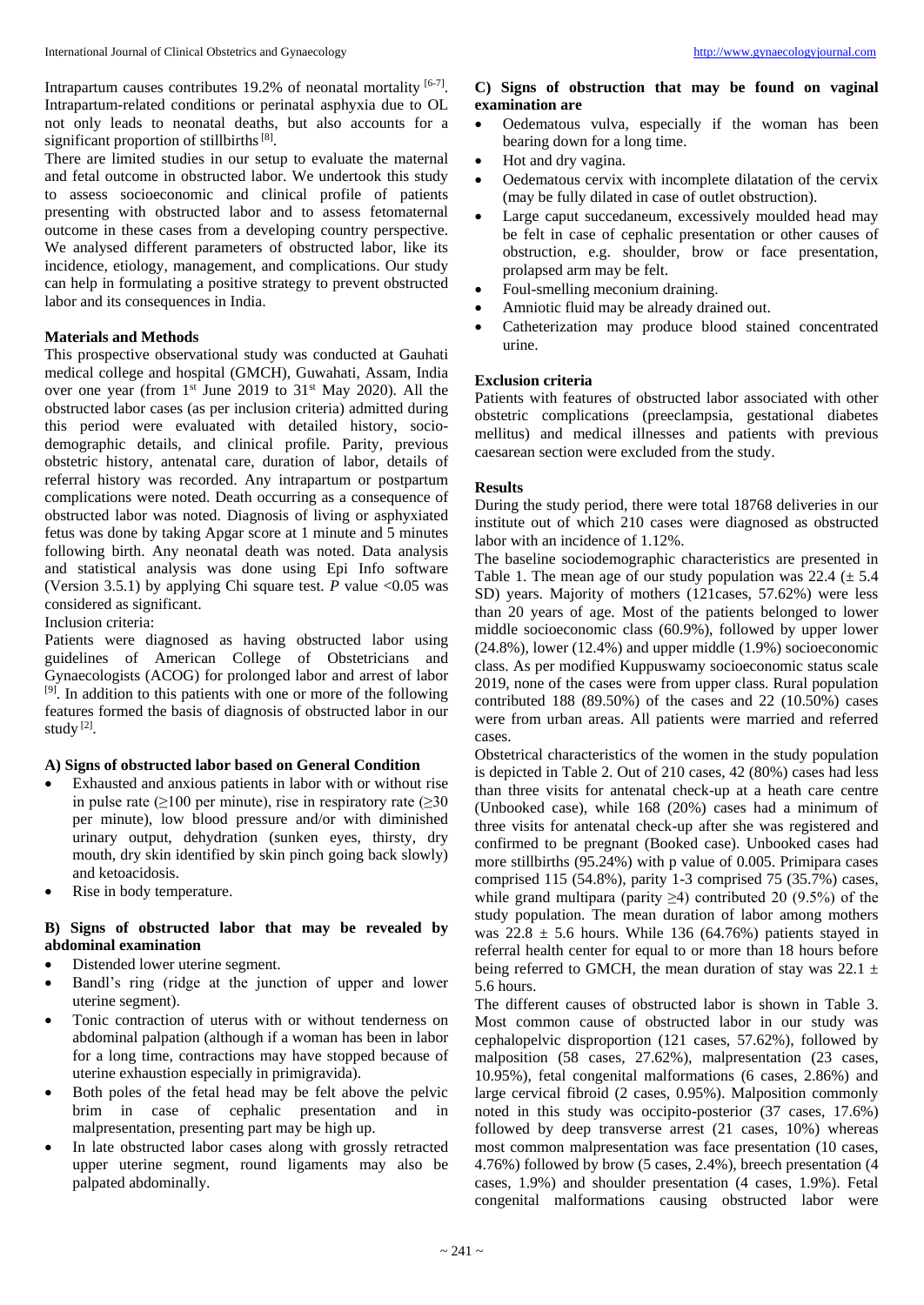hydrocephalus seen in 4 babies while fetal ascites was found in 2 babies. Incidence of cephalopelvic disproportion was significantly higher in primipara cases whereas incidence of malposition and malpresentation were significantly higher in multipara.

As shown in Table 4, most common maternal complication in our study was sepsis (76 cases, 36.2%) [pyrexia (45), urinary tract infection (20) and wound Discharge (11)], followed by postpartum haemorrhage (55 cases, 26.2%), sub involution (42 cases, 20%), abdominal distension (39 cases, 18.6%), rupture uterus (14 cases, 6.7%), haemorrhagic shock (10 cases, 4.8%), bladder injury (10 cases, 4.8%) and broad ligament hematoma (6 cases, 2.8%). There were 3 (1.4%) maternal deaths (all due to urosepsis). Eighteen cases had uneventful post-partum recovery without any complications.

Incidence of PPH was significantly higher in multiparous cases. Abdominal distension and sepsis were significantly higher in nulliparous cases. 135 (64.29%) patients were discharged from hospital in  $\lt$  7 days of admission, 63 (30%) patients stayed in hospital for 7-14 days and 9 (4.3%) patients stayed in hospital for > 14days. Eighteen patients had uneventful postpartum recovery without any above mentioned complications.

Total live births were 168 (80%) and 42 (20%) were stillborn. Maximum numbers of stillbirths  $(73.8%)$  were seen in < 20 years (p value 0.02). Out of 168 live babies, 35 were healthy and did not develop any complications. Rest 133 had different spectrum of complications as shown in Table 5.

Of all the babies, 122 (58.10%) had birth weight between 3.5- 3.9 kg, 64 (30.48%) between 3.0-3.4 kg, 9 (4.28%) between 2.5- 2.9 kg while 15 (7.14%) had birth weight  $\geq$  4 kg.

Table 6 shows association between parity and baby outcome and between parity and mode of delivery. Greater number of stillbirths (80.95%) were noted in multipara cases compared to primipara (p value  $\langle 0.0001 \rangle$ . Majority of the cases (91.4%) were terminated by lower segment caesarean section. Rate of caesarean section was found to be more in primipara cases while incidence of destructive operation was more in multipara. Destructive operations were done in 4 (1.9%) patients [Craniotomy (3 cases) while evisceration (1 case)]. Rupture uterus was found in 14 cases, out of which 10 cases were recorded in multiparous woman while 4 cases were recorded in nulliparous woman. Repair of rupture uterus was done in 6 patients, while subtotal hysterectomy was done in 8 patients.

| <b>Table 1:</b> Socio-demographic characteristics of the women |  |
|----------------------------------------------------------------|--|
|----------------------------------------------------------------|--|

| Variable                                    | Values $(n = 210)$ |
|---------------------------------------------|--------------------|
| Age in years                                |                    |
| <20                                         | 121 (57.62%)       |
| $20 - 30$                                   | 65 (30.95%)        |
| >30                                         | 24 (11.43%)        |
| Residence                                   |                    |
| Rural                                       | 188 (89.5%)        |
| Urban                                       | 22 (10.5%)         |
| Socioeconomic status                        |                    |
| Upper                                       |                    |
| Upper middle                                | $4(1.9\%)$         |
| Lower middle                                | 128 (60.9%)        |
| Upper lower                                 | 52 (24.8%)         |
| Lower                                       | 26 (12.4%)         |
| Marital status                              |                    |
| Married                                     | 210 (100%)         |
| Unmarried                                   |                    |
| Referral site                               |                    |
| Referred from Primary Health Center (PHC)   | 104 (49.5%)        |
| Referred from Community Health Center (CHC) | 88 (41.9%)         |
| Referred from First Referral Unit (FRU)     | 18 (8.6%)          |
| Direct coming (not referred)                |                    |

**Table 2:** Obstetrical characteristics of the women

| <b>Variable</b>                                   | Values $(n = 210)$ |
|---------------------------------------------------|--------------------|
| Antenatal booking status                          |                    |
| <b>Booked</b>                                     | 42 (20%)           |
| Unbooked                                          | 168 (80%)          |
| Parity                                            |                    |
|                                                   | 115 (54.8%)        |
| $1-3$                                             | 75 (35.7%)         |
| >4                                                | 20 (9.5%)          |
| Total duration of labor in hours                  |                    |
| < 18                                              | 69 (32.86%)        |
| >18                                               | 141 (67.14%)       |
| Duration of stay in health center before referral |                    |
| < 18                                              | 74 (35.24%)        |
| >18                                               | 136 (64.76%)       |

| Table 3: Distribution of causes of obstructed labor according to parity |  |  |  |  |
|-------------------------------------------------------------------------|--|--|--|--|
|-------------------------------------------------------------------------|--|--|--|--|

| Causes                        | Nulliparous $(n=115)$ | Multiparous $(n=95)$ | P value  |
|-------------------------------|-----------------------|----------------------|----------|
| Cephalopelvic disproportion   | 90 (78.26%)           | 31(32.63%)           | < 0.0001 |
| Malposition                   | 15(13.04%)            | 43(45.26%)           | < 0.0001 |
| Malpresentation               | $7(6.09\%)$           | $16(16.84\%)$        | < 0.02   |
| Fetal congenital malformation | $3(2.61\%)$           | 3(3.16%)             | 0.81     |
| Cervical myoma                | 0(0)                  | $2(2.11\%)$          | 0.39     |

**Table 4:** Showing distribution of maternal complications according to parity

| <b>Maternal complications</b> | <b>Nulliparous</b> | <b>Multiparous</b> | P value |
|-------------------------------|--------------------|--------------------|---------|
| Sepsis                        | 49(42.6%)          | 27(28.4%)          | 0.04    |
| Postpartum hemorrhage         | 14(12.2%)          | $41(43.1\%)$       | 0.001   |
| Shock                         | $6(5.2\%)$         | $4(4.2\%)$         | 0.78    |
| Sub involution of uterus      | 35(30.4%)          | $7(7.4\%)$         | 0.06    |
| Bladder injury                | $4(3.5\%)$         | $6(6.3\%)$         | 0.48    |
| Abdominal distension          | 31(26.9%)          | $8(8.4\%)$         | 0.03    |
| Broad ligament hematoma       | $1(0.9\%)$         | $5(5.3\%)$         | 0.12    |
| Rupture uterus                | $4(3.48\%)$        | 10(10.53%)         | 0.06    |

**Table 5:** Fetal and neonatal complications

| <b>Complications</b>         | <b>Number</b> | Percentage<br>(out of all live<br>birth, $n=168$ ) | <b>Neonatal</b><br>death |
|------------------------------|---------------|----------------------------------------------------|--------------------------|
| Birth asphyxia               | 75            | 44.64%                                             |                          |
| Meconium aspiration syndrome | 32            | 19.05%                                             |                          |
| Neonatal jaundice            | 18            | 10.71%                                             |                          |
| Septicemia                   | 6             | 3.57%                                              |                          |
| Convulsion                   |               | 1.19%                                              |                          |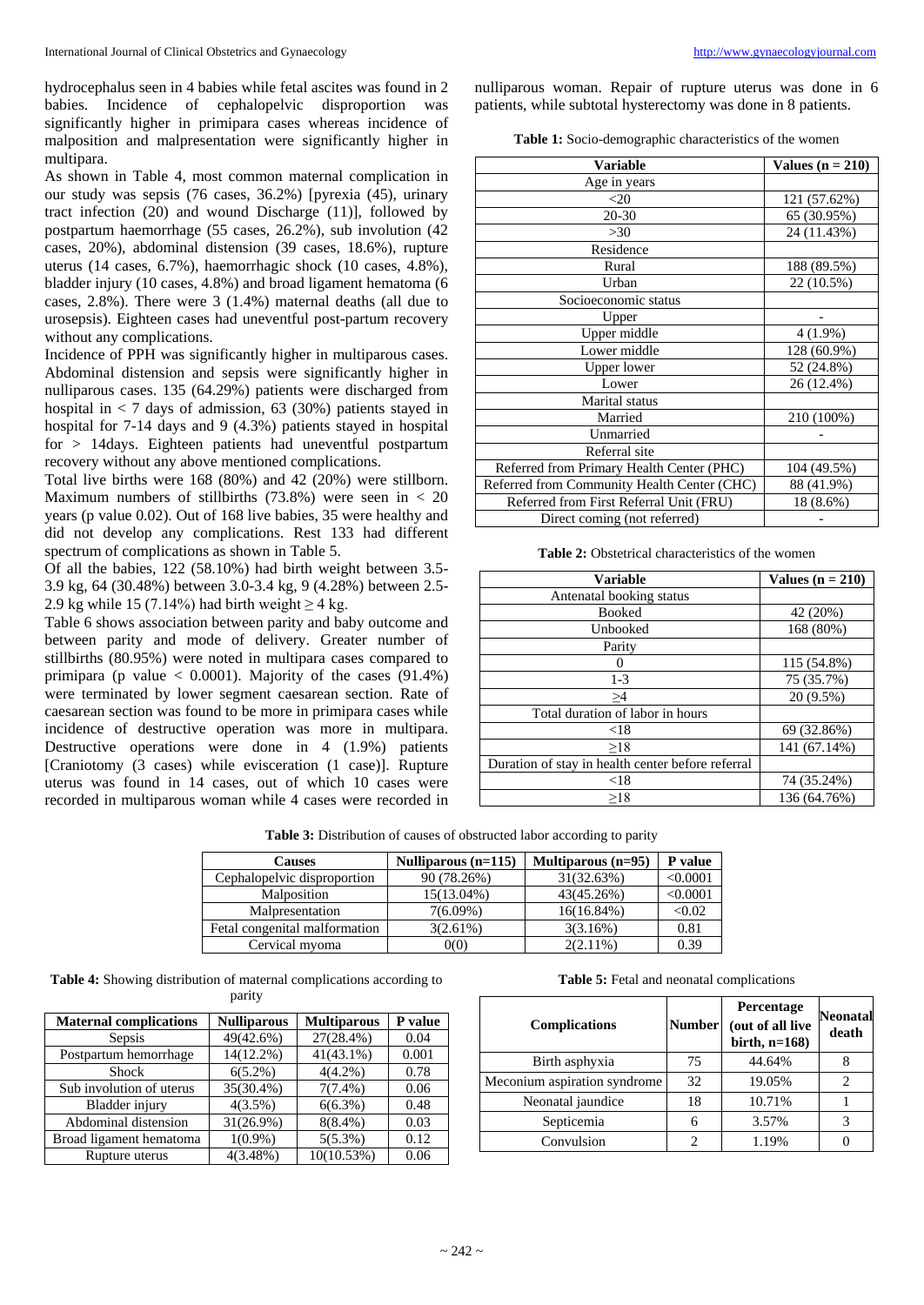**Table 6:** Showing association between parity and mode of delivery and baby outcome

|                         | <b>Baby outcome</b>     |                               |  |
|-------------------------|-------------------------|-------------------------------|--|
|                         | Live birth<br>$(n=168)$ | <b>Stillbirth</b><br>$(n=42)$ |  |
| Nulliparous $(n=115)$   | 107 (63.69%)            | 8 (19.05%)                    |  |
| Multiparous $(n=95)$    | 61 (36.31%)             | 34 (80.95%)                   |  |
|                         | Mode of delivery        |                               |  |
|                         | <b>LSCS</b>             | Destructive operation         |  |
| Nulliparous $(n=111)^*$ | 109 (98.2%)             | $2(1.8\%)$                    |  |
| Multiparous $(n=85)$ *  | 83 (97.6%)              | $2(2.4\%)$                    |  |

 $*14$  cases of rupture uterus (10 cases seen in multiparous women and 4 cases seen in nulliparous) were excluded.

# **Discussion**

The incidence of obstructed labor in our study was 1.12% which was lower than some of the studies done in other different parts of India (1.18% by Mathuriya *et al.*, 1.6% by Bansal *et al.* and 1.71% by Rizvi *et al.*)  $[10-12]$ . As per data from Government of India, Assam (North Eastern state of India) has the highest MMR in India  $[13, 14]$ . OL being one of the five most common causes of maternal deaths we expected a higher incidence of OL in our study. Compared to the other studies, lower incidence in our study could possibly be due to under reporting, inadequate referral of OL cases from rural areas to our center, strict inclusion criteria and judicious exclusion of cases. Most of the above mentioned studies do not have any exclusion criteria. Most of the patients in our study were teenagers (57.62%) and from rural areas (89.5%) which is comparable to other studies  $[11, 12, 15]$ . This high incidence of OL in rural population can be attributed to early age of marriage, lack of health education amongst people of rural areas, delay in seeking medical care, lack of proper heath facilities in rural areas and unskilled birth attendants, not experienced enough to do proper pelvic examination and risk assessment are also the contributing factors for OL.

As per modified Kuppuswamy socioeconomic status scale, most of the cases (60.9%) belonged to lower middle socioeconomic class. Use of socioeconomic scale in a primary health care settings can help to predict the risk of developing OL in a specific population with respect to their socioeconomic class. Lower socioeconomic status, undernutrition, early age of conception can predispose to under developed pelvic bones and thus greater risk of OL in younger age group.

Majority (54.8%) patients were primipara with comparatively contracted pelvis which could not be detected in early labor in the referral center. Multipara women comprising 45.2% cases may be due to secondary contracted pelvis, fetopelvic disproportion or reduced pelvic and abdominal muscle tone with subsequent pregnancies causing abnormal feto pelvic axis resulting into malpresentation. The commonest cause of obstructed labor in our study was cephalopelvic disproportion comprising 121 (57.62%) cases followed by malposition seen in 58 cases (27.62%) and malpresentation noted in 23 cases (10.95%). Cephalopelvic disproportion was mostly detected in primipara cases while malposition and malpresentation were mostly seen in multipara cases. This may be due to laxity of abdominal wall muscles, obesity and lordosis which may lead to pendulous abdomen and contribute to malpresentation/malposition in multipara cases and ineffective bearing down effort during second stage of labor [16]. Most common mode of delivery in our study was caesarean section, done in 192 (91.4%) cases.

Most common maternal complication was sepsis which was

reported in 76 (36.2%) cases followed by post-partum hemorrhage (26.2%), abdominal distension (18.6%), subinvolution of uterus (20%), rupture uterus (6.7%), hemorrhagic shock (4.8%), bladder injury (4.8%) and broad ligament hematoma (2.8%). Out of 14 cases of rupture uterus, 10 cases were found in multiparous woman while 4 cases were found in primiparous woman. In 2 primipara cases rupture uterus was due to injudicious use of oxytocics in the referral center while the other 2 primipara patients had history of multiple induced abortions by dilatation and evacuation. There were 3 (1.4%) maternal deaths in our study (all due to septicaemia), which was higher than study done by Mathuriya *et al.* (0.9%) in Western India and by Rizvi *et al.* (0.74%) in North India  $[10, 12]$ . Higher percentage of maternal deaths in our study could probably be due to difference in states at which the patient has admitted to the hospital or due to delay in initiation of appropriate management. Stillbirth rate in this study was 20%, while perinatal mortality was 26.66% which is comparatively higher than other studies done in India (17% by Mathuriya *et al.*, 22.68% by Mondal *et al.*)  $[10, 16]$ . Higher perinatal mortality in this study could be due to difference in status of neonates at admission to our institution, difference in skill in assessing Apgar score and difference in expertise in neonatal rescusitation.

#### **Conclusion**

Obstructed labor is a devastating situation for the patient and their family members with unpredictable fetal outcome. Education and training of traditional birth attendants regarding proper pelvic assessment and use of partogram to identify cases of prolonged labor with timely referral is suggested for early suspicion and prompt management of OL. Public education, awareness programmes and mass media emphasising the importance of regular antenatal visits especially in third trimester should be implemented. Strengthening the referral system, improving transportation access to rural areas must be emphasized. A uniform well designed simplified proforma and protocol must be implemented in all health care setups with prompt reporting and referral of OL cases so that a multicentric study involving data from primary health care centres can be incorporated.

**Limitations of this study:** This is a single institutional based study conducted at a tertiary care centre therefore the burden of the disease in peripheral health care centres has not been taken into consideration. The current study also did not investigate the cause of delayed referrals of OL cases.

**Consent to participate:** Informed consent was obtained from all individual participants included in the study.

**Ethics approval:** This study was done after prior approval from the Institutional Ethical Committee (Date: 18/03/2019, No: 190/2007/pt-11/MAR/2019/PG/79) and has been performed in accordance with the ethical standards as laid down in the 1964 Declaration of Helsinki and its later amendments or comparable ethical standards.

#### **Reference**

- 1. Getachew A, Wakgari N, Gishille T. Feto-Maternal Outcomes of Obstructed Labor and Associated Factors among Mothers Who Gave Birth in Public Hospitals of West Shoa Zone, Central Ethiopia: Cross-Sectional Study. Ethiop J Health Sci. 2021 May;31(3):467-474.
- 2. WHO | Managing prolonged and obstructed labour